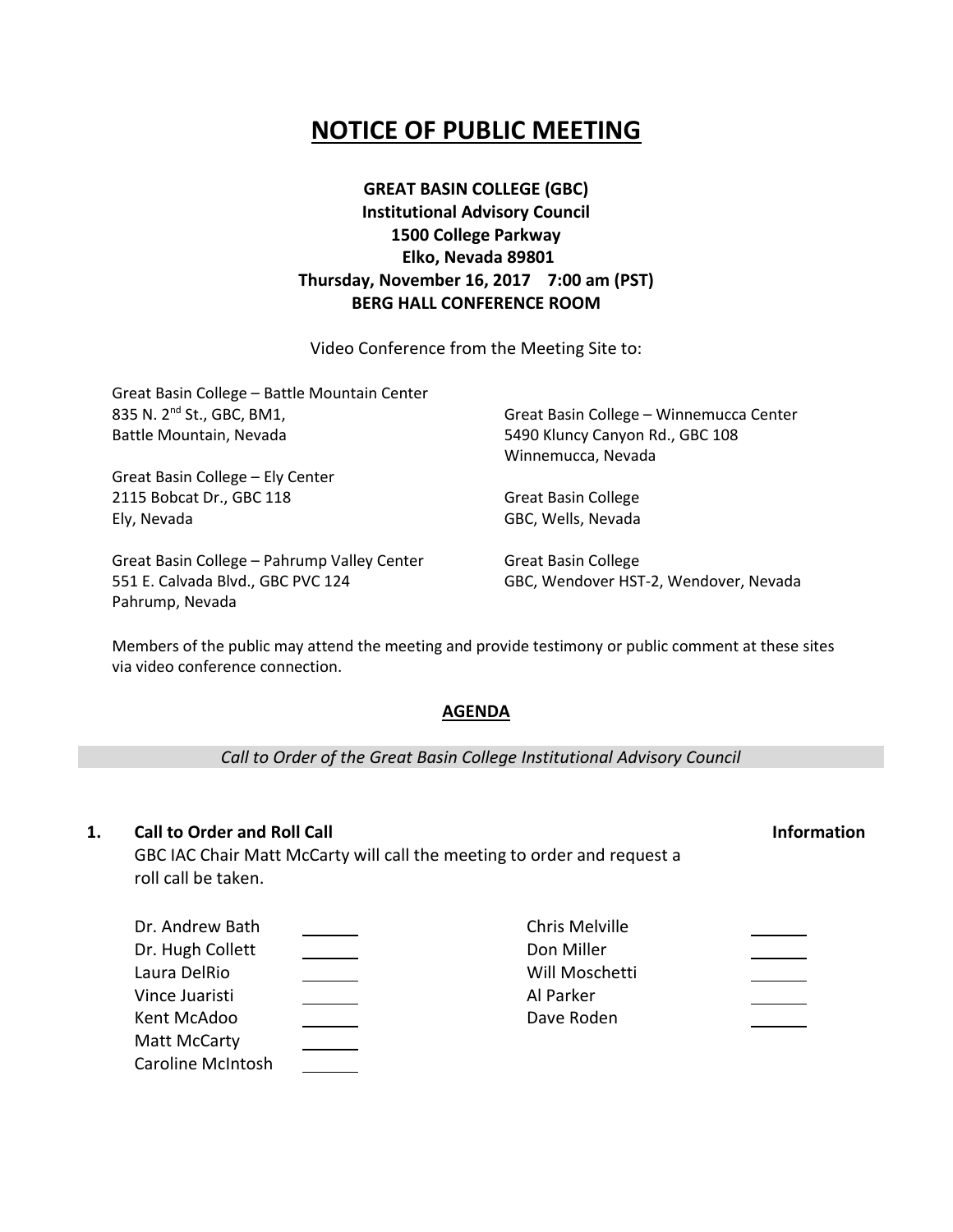## **2. Public Comment** *(see foregoing notation regarding public comment)* **Information**

## **3. Approval of Minutes –** *Matt McCarty* **Information/For**

GBC Institutional Advisory Council will review, recommend changes, and/or approve the minutes of the Chancellor Candidate Open Forum and Joint Meeting of the WNC Foundation, the WNC IAC, the Associated Students of Western Nevada, the GBC IAC, the GBC Foundation and the GBC Student Government Association on June 23, 2017 and the GBC IAC meeting on September 21, 2017.

## **4. IAC Chairs Meeting Update -** *Matt McCarty* **Information**

GBC IAC Chair Matt McCarty will provide an update on the past IAC Chairs meeting.

## **5. Board of Regents' Community College Committee Update –** *Matt McCarty*

GBC IAC Chair Matt McCarty will update the IAC on the previous meeting of the NSHE Board of Regents' Community College Committee meeting.

## **6. GBC IAC Business Matters –** *Matt McCarty* **Information/For**

- A. GBC Chair Matt McCarty will update the IAC on the GBC IAC vacancies and upcoming terms expiring in December 2017.
- B. GBC Chair Matt McCarty will lead a discussion on GBC interaction with area employers
- C. GBC Chair Matt McCarty will lead a discussion on the Nevada Promise Scholarship and the need for mentors.

# **7. President's Report –** *President Joyce Helens* **Information**

GBC President Joyce Helens will provide the GBC IAC with updates on college activities and will be prepared to answer any questions or concerns. Some of the topics to discuss will be:

- A. NSHE Strategic Goals
- B. GBC Foundation Executive Director Upcoming Search and Characteristics that are important to the position
- C. Update on Campus Activities

# **8. Member Report Information**

Each committee member will be given an opportunity to provide a verbal report.

# **9. Superintendents' Update Information**

Any superintendent attending will be given an opportunity to discuss successful collaborations with GBC and/or request additional assistance.

# **Possible Action**

# **Possible Action**

# **Information**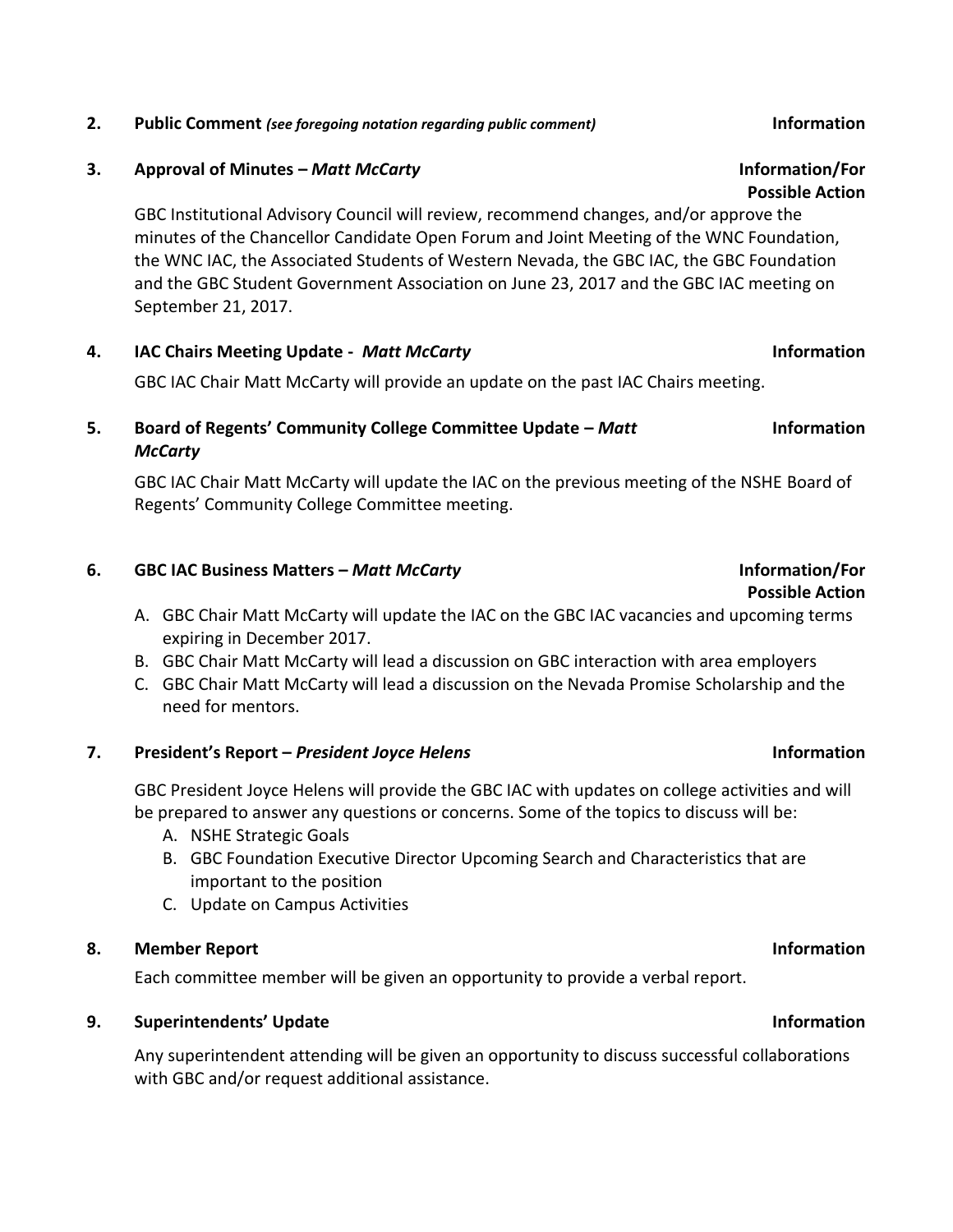## **10. New Business Information**

Items for consideration at future meetings may be suggested. Any discussion of an item under "New Business" is limited to description and clarification of the subject matter of the item, which may include the reasons for the request.

### **11. Public Comment** *(see foregoing notation regarding public comment)* **Information**

## **12.** Adjourn **Information**

**This notice and agenda has been posted at or before 9:00 a.m. on November 13, 2017, three business days before the meeting, in accordance with NRS 241.020, at the meeting location and at the following public locations:**

- GBC's IAC website (http://www.gbcnv.edu/administration/advisory.html)
- The Nevada Public Notice website pursuant to NRS 232.2175 [\(http://notice.nv.gov/\)](http://notice.nv.gov/)
- Meeting location: Great Basin College, 1500 College Parkway, Elko, NV 89801, Berg Hall
- Great Basin College Battle Mountain Center, 835 N. 2<sup>nd</sup> St., Battle Mountain, NV 89820
- Great Basin College Ely Center, 2115 Bobcat Drive, Ely, NV 89301
- Great Basin College Pahrump Valley Center, 551 E. Calvada Blvd., Pahrump, NV 89048
- Great Basin College Winnemucca Center, 5490 Kluncy Canyon Rd., Winnemucca, NV 89445

### **IMPORTANT INFORMATION ABOUT THE AGENDA AND PUBLIC MEETING**

**NOTE:** Above is an agenda of all items scheduled to be considered. Notification is hereby provided that items on the agenda may be taken out of order and presented, two or more agenda items may be combined for consideration, and an agenda item may be removed from the agenda or discussion relating to an item on the agenda may be delayed at any time.

Some agenda items are noted as having accompanying reference material. Reference material may be accessed on the electronic version of the agenda by clicking the reference link associated with a particular item. The agenda and associated reference material may also be accessed on the Internet by Great Basin College's Institutional Advisory Council's webpage at: [http://www.gbcnv.edu/administration/advisory.html.](http://www.gbcnv.edu/administration/advisory.html)

Reasonable efforts will be made to assist and accommodate physically disabled person attending the meeting. Please call the GBC Office of the President at (775) 753-2265 in advance so that arrangements may be made.

**PUBLIC COMMENTS:** Public comment will be taken during this agenda item. No action may be taken on a matter raised under this item until the matter is included on an agenda as an item on which action may be taken. Comments will be limited to two minutes per person. Persons making comment will be asked to begin by stating their name for the record and to spell their last name. The Council Chair may elect to allow additional public comment on a specific agenda item when that agenda item is being considered.

In accordance with Attorney General File No. 00-047 (April 27, 2001), as restated in the Attorney General's Open Meeting law Manual, the Council Chair may prohibit comment if the content of that comment is a topic